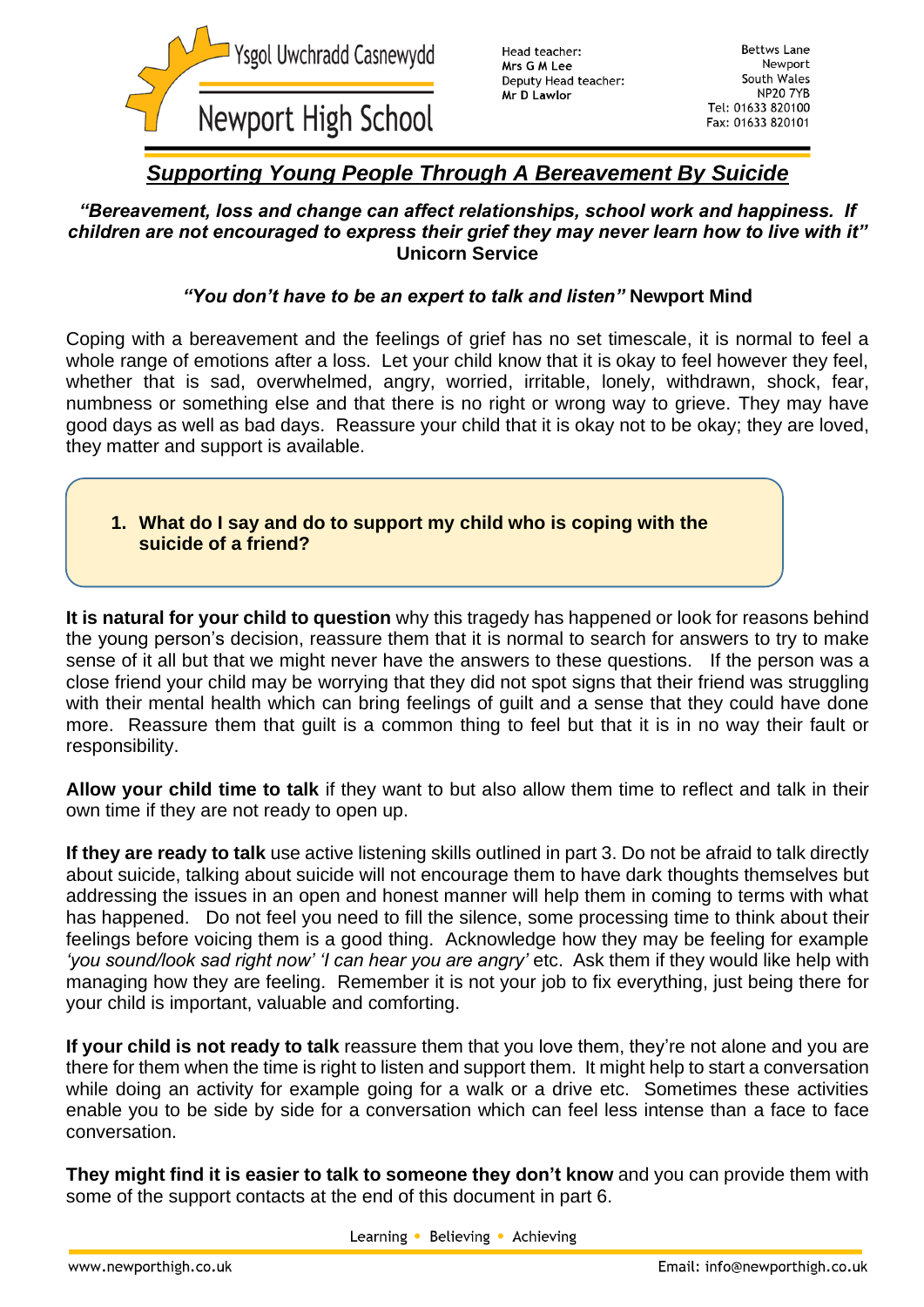

Head teacher: Mrs G M Lee Deputy Head teacher: Mr D Lawlor

**Bettws Lane** Newport South Wales **NP20 7YB** Tel: 01633 820100 Fax: 01633 820101

Alternatively, they may want to talk to someone they know who is in school and they can access this through the school's booking system.

You will find it is quite natural for them to want to be with and share their emotions and grief with their friends. Support them to do this but try to talk to them afterwards, enquiring how everyone is in the friendship group and also themselves.

**Your child may have feelings of 'what is the point?'** when it comes to 'normal' everyday activities such as self-care, playing sport, school work, making time to be with friends, spending time with the family etc and so it is important to try as far as possible to keep 'normal' routines going to provide a sense of security.

**Other tips** that can really help:

- 1. Spend quality time with your child to help them feel safe.
- 2. Encourage them to keep doing activities they enjoy. Reassure them that it is okay to feel happy, and that this does not take away from how much they care about the person they have lost.
- 3. Talk about the person who has died and share your memories together.
- 4. Encourage your child to express how they are feeling in other ways, by writing a letter to you, or to the person they have lost telling them all the things they want to say, or writing a message in a book of condolence.
- 5. Support your child to say goodbye. Covid-19 lockdown restrictions make it unlikely that many of us are able to attend funerals and other memorial ceremonies. There are other ways to celebrate the life of the person lost through sharing happy stories, sharing photos, lighting a candle, zoom memorial with friends, playing music, writing a song or poem. As a school we will support the pupils to plan a memorial as soon as covid restrictions allow.

#### **2. What do I say and do to support my child who is having dark thoughts themselves?**

If you have concerns that your child may be having dark thoughts which could include thoughts about harming themselves, here is some guidance to support you when starting your conversation:

- $\triangleright$  Find a quiet, suitable time and a place with no distractions or interruptions;
- $\triangleright$  Stay calm and listen with an open mind;
- $\triangleright$  Tell your child you are there for them;
- ➢ Use conversation openers such as 'I've noticed…..', 'How are you feeling…..', 'I am concerned about……', 'What are your thoughts on this…..'
- $\triangleright$  Tell them you are pleased they have told you and that you are able to help them through this time;
- $\triangleright$  Listen to what they are saying even if they are angry;
- $\triangleright$  Listen without interrupting;
- ➢ Once you have listened to what they have said try to settle their emotions and make suggestions of things you can do together to distract them from their thoughts. Try to get them outside for a walk to get some fresh air and place them in a different environment;
- $\triangleright$  Keep checking in with them in a caring but not overbearing way;
- ➢ If you are concerned seek help and don't try to cope on your own. There are many superb agencies out there ready to help you get through this as a family (see point 6)
- ➢ **Speak to your GP about next steps if you are worried about your child's mental health or wellbeing**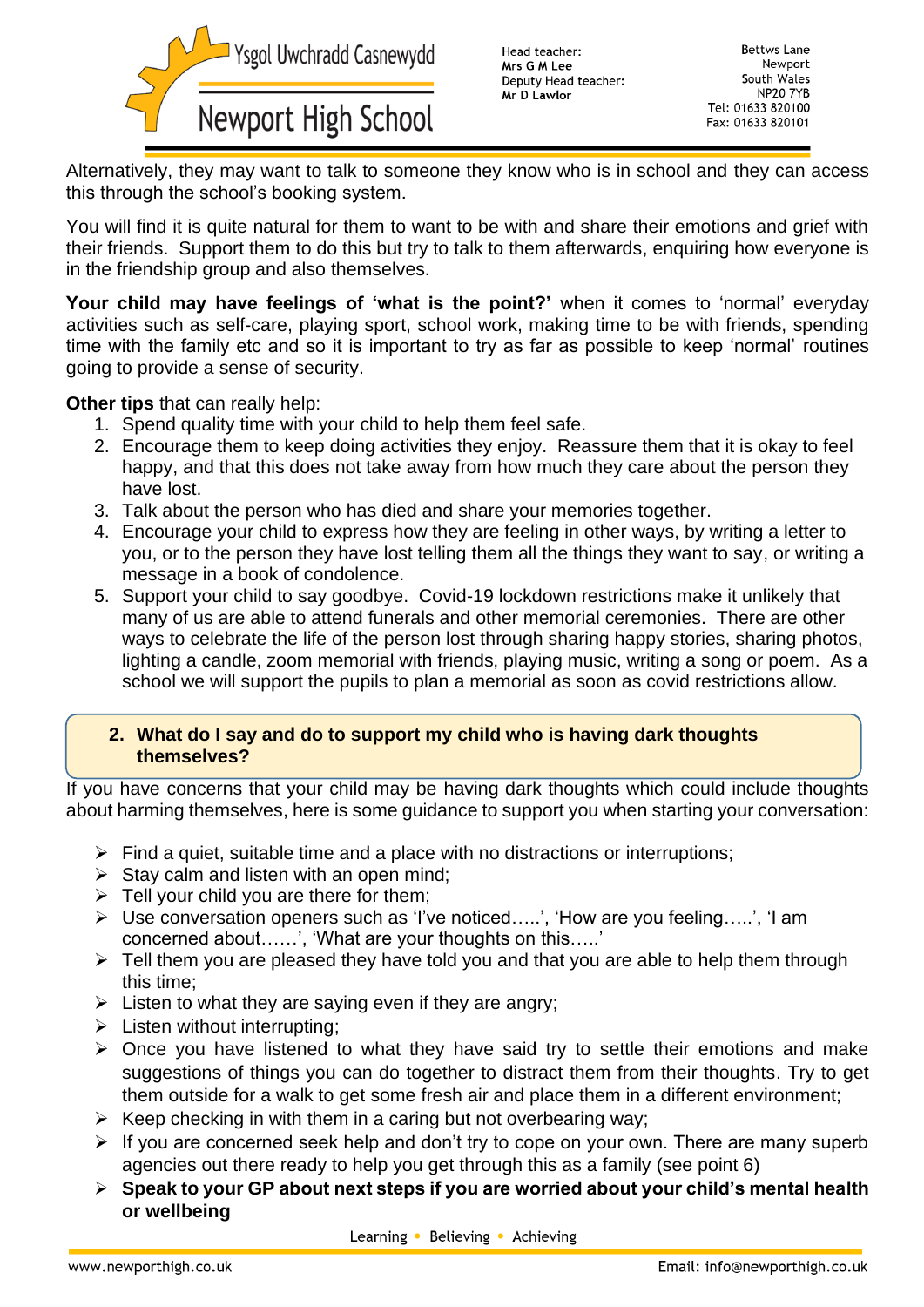

Head teacher: Mrs G M Lee Deputy Head teacher: Mr D Lawlor

**Bettws Lane** Newport South Wales **NP20 7YB** Tel: 01633 820100 Fax: 01633 820101

#### **3. How to actively listen to your child in conversation**



#### **Closing a conversation**

- Be prepared to end the conversation yourself
- Summarise the conversation (and any agreed actions)

*"I just want to check in with how you are feeling, we've been talking for a while"*

*"You've done really well talking to me about this. Shall we take a break for…. …now and talk again…"*

## **SAFETY**

If your child has said something or has started engaging in behaviours that concern you:

•*"I'm worried about you and I want to make sure you're safe"*

•*"What's happening isn't ok and I think you deserve to be supported with this"*

**If you think your child is in immediate danger call an ambulance on 999.**

**Call 111 if your child is not in immediate danger but is unwell or hurt.**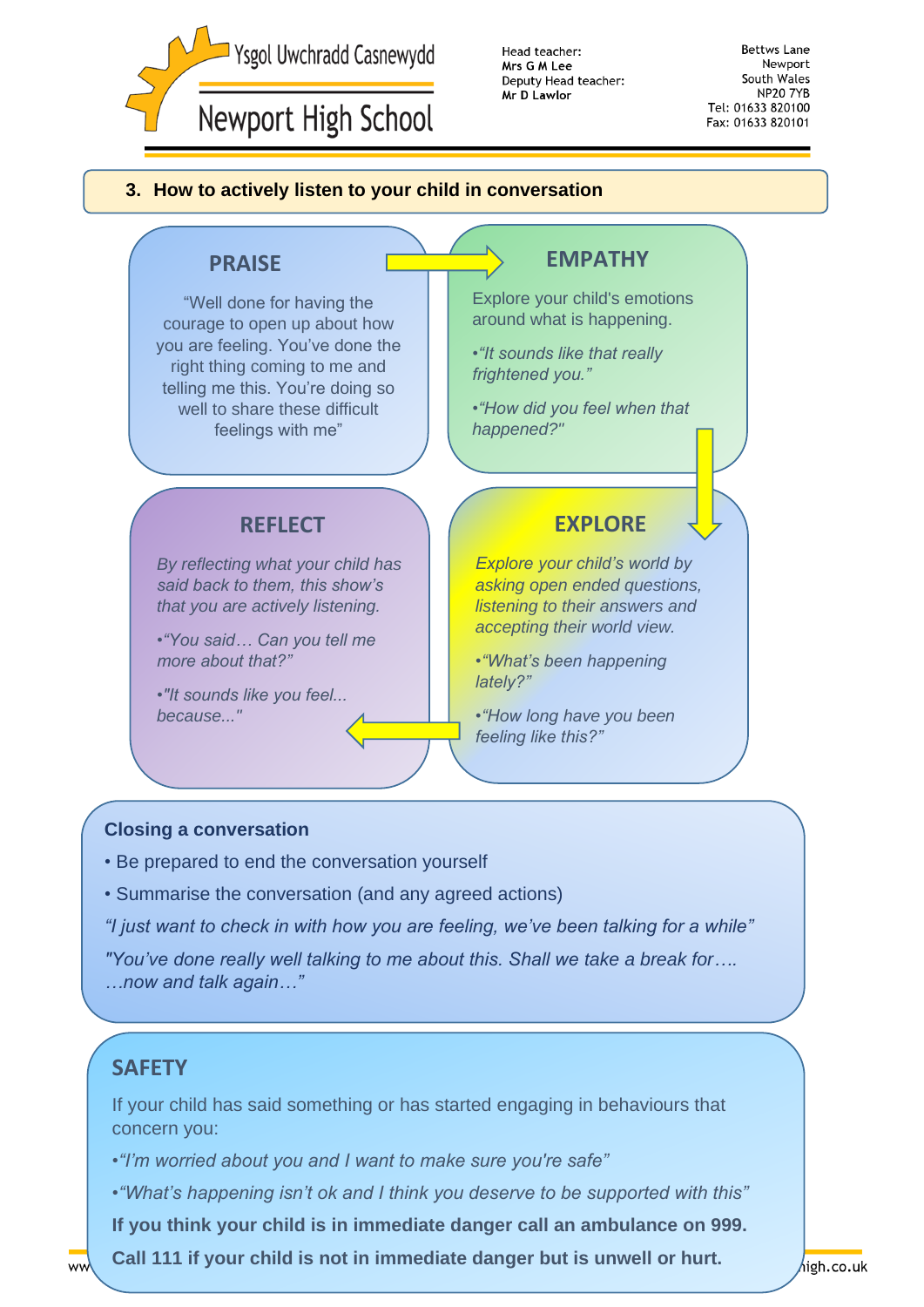

- **Expressing feelings and thoughts:** finding ways to let out their feelings and having people around who can listen and accept them
- **Making opportunities to remember:** this may mean talking about the person, looking at pictures, and videos of them, going to places that remind them of that person, creating a box with physical memories (tickets, cards, pictures etc.), writing a journal or blog about them
- **Participating in activities:** continuing to do things they have previously enjoyed, such as sports, social events or music
- **Putting their feelings on paper:** they may not feel ready to talk to anyone, but writing down their thoughts and feelings may help. This could include writing a poem, song, creating some art work.
- **Looking after themselves:** eating well and getting sufficient sleep.
- **Spending time outside:** getting out of the house for a change of scene, connecting with nature or doing exercise
- **Meeting, speaking with or reading the words of other people who have been bereaved:**  see details of the range of support organisations in point 6
- **Developing an 'emotional first aid kit':** collecting together some things that can help when they are feeling sad, upset or angry (a music play list, favourite chocolate, a ball to kick)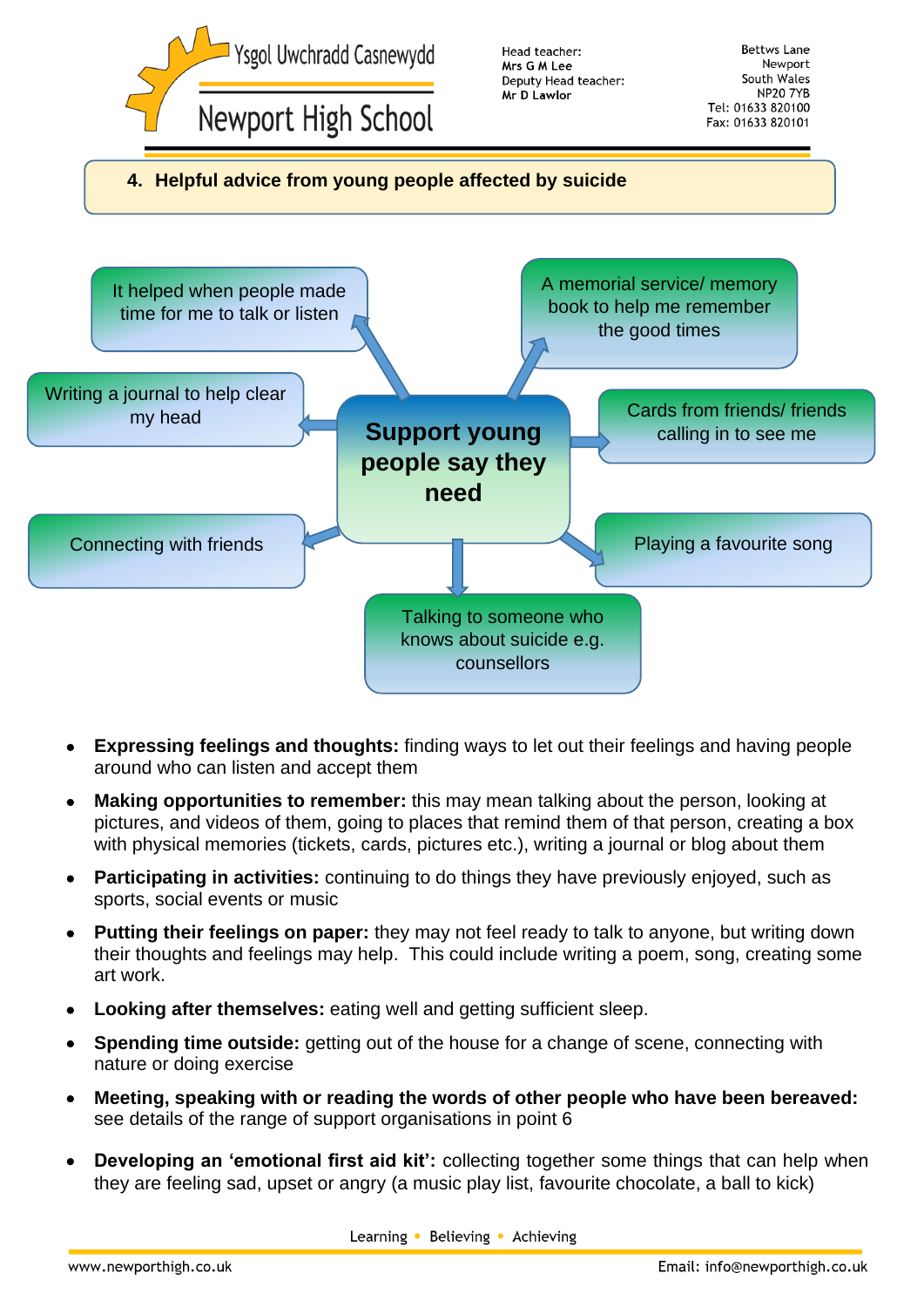

Head teacher: Mrs G M Lee Deputy Head teacher: Mr D Lawlor

Bettws Lane Newnort South Wales **NP20 7YB** Tel: 01633 820100 Fax: 01633 820101

#### **5. What young people affected by suicide found unhelpful**

- **Study and school work pressure:** teachers can help with this and will be understanding of what your child is going through right now. Your child's teachers will be supportive and work with your child to gradually engage them again with their learning when the time is right. Please contact the school if you have concerns;
- **Avoiding talking about what has happened**: although it may be really difficult to start with, talking to someone young people can trust can make all the difference;
- **Drinking alcohol, taking drugs:** it can be tempting to try and blot out the pain of what has happened, but the short term oblivion doesn't take away the sadness and is likely to make them feel worse;
- **Hurrying to make big decisions:** it may be better to let some time pass before making major changes to their life;
- **Taking risks:** after someone close has died they may feel 'what's the point?' and take risks with their own health or engage in risk taking behaviours e.g driving too fast. Encourage them to talk and gain their trust;
- **Not seeking help:** a young person may feel they can't ask for help as they are worried it will make them seem weak, or they don't want to bother other people when they are grieving themselves, or when they think a person is too busy. Let them know you are there for them and share the support contact details (part 6) so they know there are always people there for them.